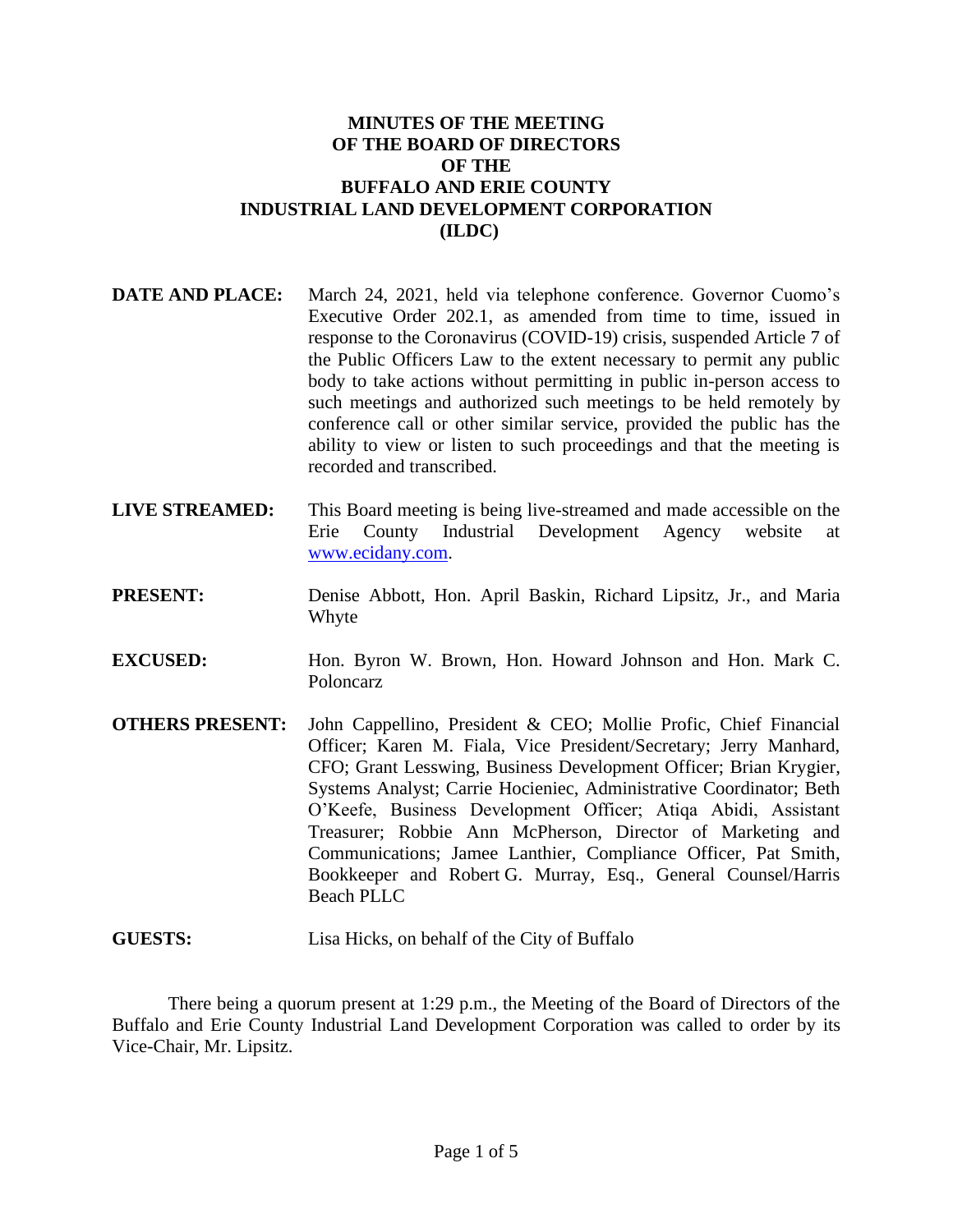#### **MINUTES**

Ms. Whyte moved, and Ms. Abbott seconded to approve of the February 24, 2021 minutes. Mr. Lipsitz called for the vote and the minutes were unanimously approved.

#### **REPORTS / ACTION ITEMS / INFORMATION ITEMS**

Financial Report. Ms. Profic presented the February 2021 financial report. She noted that the balance sheet indicates the ILDC ended the month with total assets of \$9.7M and net assets of \$7.0M. The February income statement shows \$850 of revenue and \$7,200 of expenses, netting to a (\$7,900) net loss in February. The year-to-date income statement shows total revenues of \$1,700 and total expenses of \$14,000, totaling a net loss of \$12,000 for 2021. Mr. Lipsitz directed that the report be received and filed.

Finance and Audit Committee Update and Committee Self-Evaluation. Ms. Profic presented this report including the Freed Maxick draft 2020 financial statements. Ms. Profic noted that the three main points of the presentation were an unmodified (clean) opinion on the financial statements, there were no uncorrected audit adjustments, and there were no material weaknesses or significant deficiencies noted (no management letter comments). The Committee also reviewed and recommended the following for approval: 2020 Public Authorities Report, 2020 Investment Report, Investment & Deposit Policy, Committee Charter, Committee Self-Evaluation, Management's Assessment of the Effectiveness of Internal Controls, and Corporate Credit Card Policy with no suggested changes. Each year the Committee completes a selfevaluation, based on the Committee Charter. In 2020, the Committee fulfilled its duties as documented. Mr. Lipsitz directed that the report be received and filed.

Audited Financial Statements. Ms. Profic stated that as a component unit of Erie County, the ILDC's financial statements are prepared based on Governmental Accounting Standards and include a Management's Discussion and Analysis section, which provides a condensed overview of the statements. The statements of net position (balance sheets), there were total assets of \$9.4M at the end of December 31, 2020, compared to \$8.3M at the end of 2019. Current assets remained consistent, with the shift of balance from grants receivable to cash. Land held for sale increased \$1M with the purchase of the Angola Airport property. There was an increase in total net position of \$783,000. The statements of revenues, expenses, and changes in net position (income statements) detail the change in net position for the year. Revenues of \$389,000 were up from 2019, due mainly to a bond issuance fee collected in 2020. Operating expenses of \$666,000 were mainly transfers to ECIDA of the bond issuance fee and ECIDA staff time spent on ILDC projects under the entities' shared services agreement. Non-operating revenues are grant income from ECIDA, most of which was used for the purchase of the Angola Airport property. Note that while there was an overall decrease in net position in 2020, most of that is a result of grant income used for a capital asset purchase. The cash flows statements details the changes in cash each year. The remainder of the financials are the notes and supplementary information, which show the balance sheet and income statement at the fund level. The report to the Board, which documents the auditors' required communications, a summary of accounting estimates made within the financials, some recently issued accounting standards, and the management letter noting no significant deficiencies or material weaknesses. Ms. Profic mentioned, an unmodified opinion was issued on the statements. These drafts were reviewed and discussed in detail with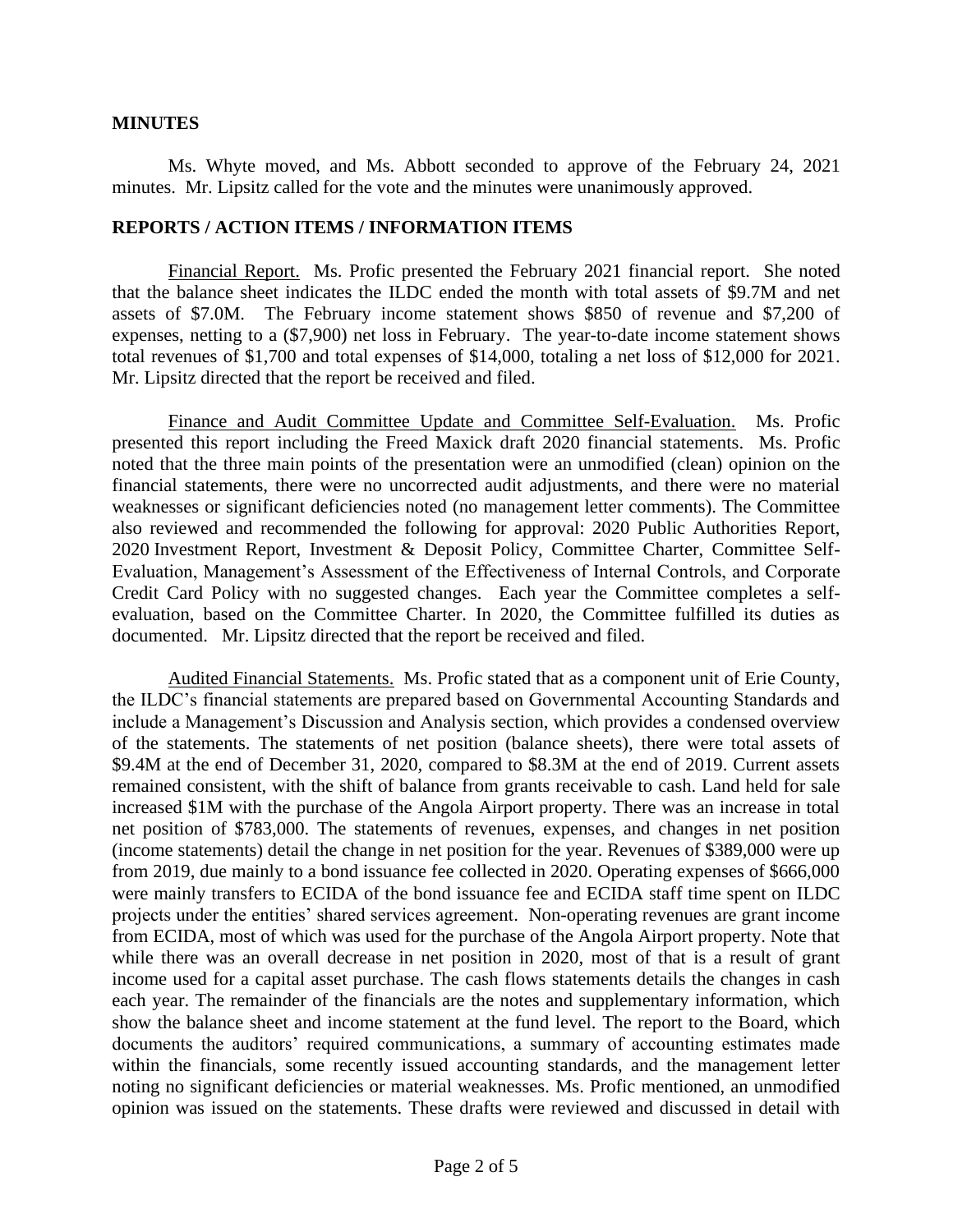the Finance & Audit Committee on March 17, 2021, and they recommended approval to the Board. Ms. Profic also noted they will continue to work with Freed Maxick to file IRS Form 990 and the Data Collection Form.

Ms. Whyte moved and Ms. Abbott seconded to approve of the 2020 Audited Financial Statements. Mr. Lipsitz then called for the vote and the 2020 Audited Financial Statements were unanimously approved.

2020 Investment Report. Ms. Profic noted this report is required by Public Authorities Law and includes ILDC's investment guidelines, the results of the annual audit, and detail of investment income and fees for the year. The amount of \$86 of investment income was earned on these accounts during 2020, and no fees were paid. This report was reviewed by the Finance & Audit Committee at their March 17, 2021 meeting and recommended to the Board for approval.

Ms. Whyte moved and Ms. Abbott seconded to approve of the 2020 Investment Report. Mr. Lipsitz then called for the vote and the 2020 Investment Report was unanimously approved.

Governance Committee Report. Ms. Fiala presented the report. Mr. Lipsitz directed that the report be received and filed.

# **REVIEW AND ADOPTION OF POLICIES, REPORTS AND COMMITTEE CHARTERS.**

2020 Mission Statement, Performance Measures and Results. Ms. O'Keefe reviewed the 2020 Mission Statement and related results. Ms. Whyte moved and Ms. Abbott seconded to approve of the statement and results. Mr. Lipsitz called for the vote and the 2020 Mission Statement, Performance Measures and Results were unanimously approved.

2021 Mission Statement, Performance Measures and Results. Ms. O'Keefe reviewed the 2021 Mission Statement and related results. Ms. Whyte moved and Ms. Abbott seconded to approve of the statement and results. Mr. Lipsitz called for the vote and the 2021 Mission Statement, Performance Measures and Results were unanimously approved.

2020 Public Authorities Report. Ms. Profic stated that as a Public Authority of the State of New York, ECIDA and its affiliates are required to comply with the NYS Public Authorities Law and submit a comprehensive annual report including information on several topics. Several of the items are covered by other documents, like the operations and accomplishments and financial statements, which are noted throughout the document. The third item, Mission Statement & Performance Measurements, is updated each year with actual results (and was just reviewed). Many of the items included are standard from year to year and are also approved or re-adopted by the Board annually. Section 13 was updated for 2020 to include the ECIDA's COVID-19 PPE grant program and the EDA CARES Act award to establish a new revolving loan fund. At this time there are a couple of pieces of information left to be updated, which will be done before this report is signed. It then gets posted on our website. This report was reviewed by both the Governance Committee and Finance & Audit Committee at their meetings on March 17, 2021 and has been recommended to the Board for approval.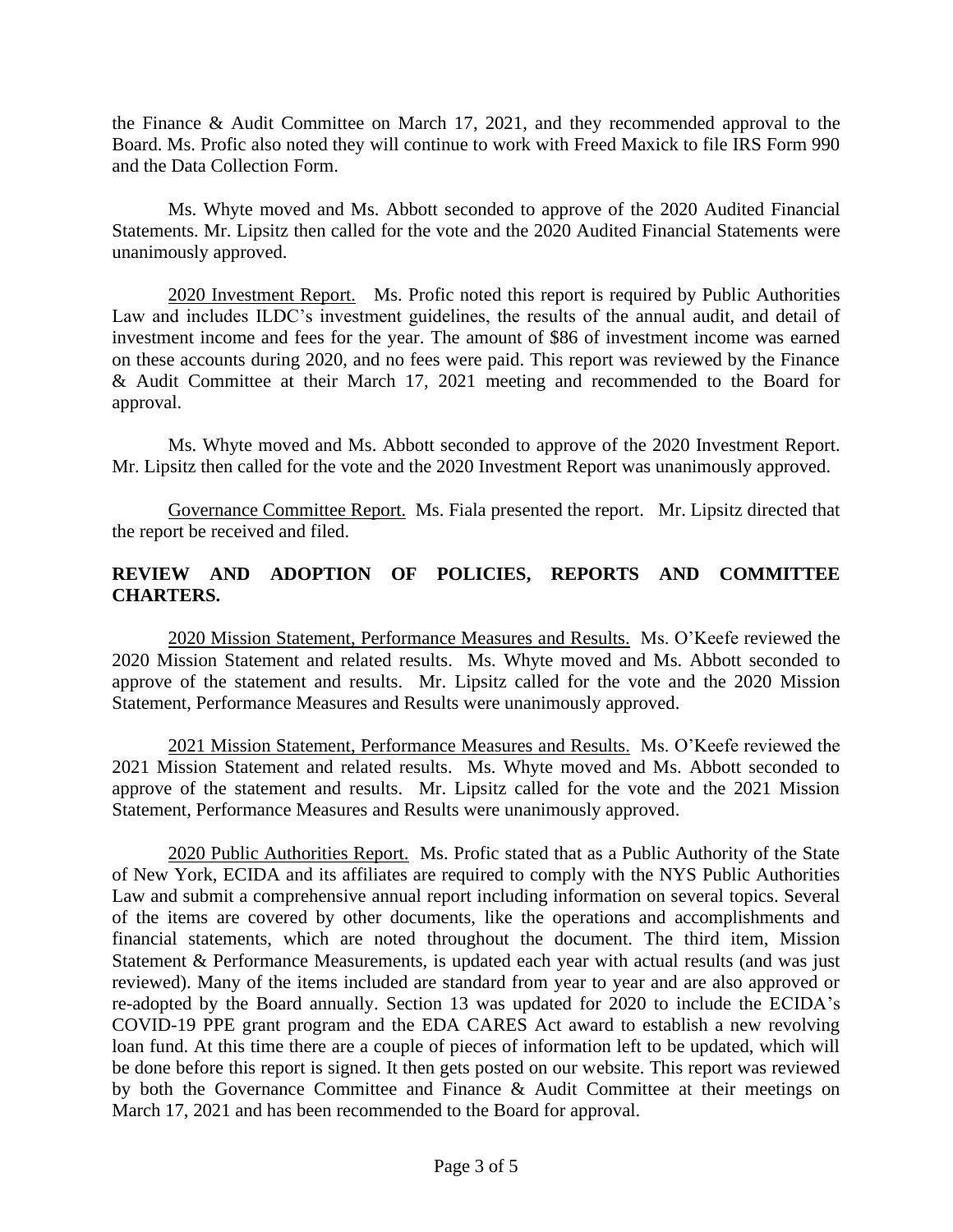Procurement Policy. Ms. Profic stated that this policy has some updates, specifically to enhance our procurement practices as they relate to Minority & Women-owned Business Enterprises. Section C discusses goal-setting, which we plan to do on an annual basis as part of our discussion and annual update of the Agency's Performance Measures. The updated policy has been reviewed by Harris Beach and the Governance Committee at their March 17, 2021 meeting and is recommended to the Board for approval.

Sexual Harassment Policy. Ms. Profic stated that while the policy itself has already been in place, it was recommended by legal counsel that the policy be presented to the Board and approved as an official policy of the Agency and its affiliates. This policy has been reviewed and found to be in compliance with applicable Federal and NYS requirements. It was also reviewed by the Governance Committee at their March 17, 2021 meeting and is recommended to the Board for approval.

Employee Compensation Program. Ms. Profic advised that the Compensation Committee met in October 2020 and reviewed the Agency's overall compensation program. A modification recommended by the Compensation Committee is to further tie employee compensation to the overall profitability and economic stability of the Agency. This change was also reviewed by the Governance Committee at their March 17, 2021 meeting and is recommended to the Board for approval.

Ms. Whyte moved and Ms. Abbott seconded to approve of 2020 Public Authorities Report, the Procurement Policy, the Sexual Harassment Policy, and the Employee Compensation Program, all as proposed and/or amended. Mr. Lipsitz called for the vote and motion was then unanimously approved.

### **RE-ADOPT POLICIES AND CHARTERS**

Mr. Lipsitz noted that Items 7-19 on the agenda were reviewed by counsel, the Board Committees recommended no changes, and as such, the staff recommends that the policies and charters items numbered 7-19 be approved without any changes. Ms. Whyte moved and Ms. Abbott seconded to approve of the various polices and charter as itemized below. Mr. Lipsitz called for the vote and the following policies and charters were then unanimously approved:

- Code of Ethics & Conflict of Interest Policy
- Investment & Deposit Policy
- Whistleblower Policy and Procedures
- Defense & Indemnification Policy
- Finance & Audit Committee Charter
- Governance Committee Charter
- Property Disposition Guidelines
- Real Property Acquisition Policy
- Board Member Compensation, Reimbursement & Attendance Policy
- Travel, Conferences, Meals & Entertainment Policy
- Statement of Duties & Responsibilities of the Board of Directors